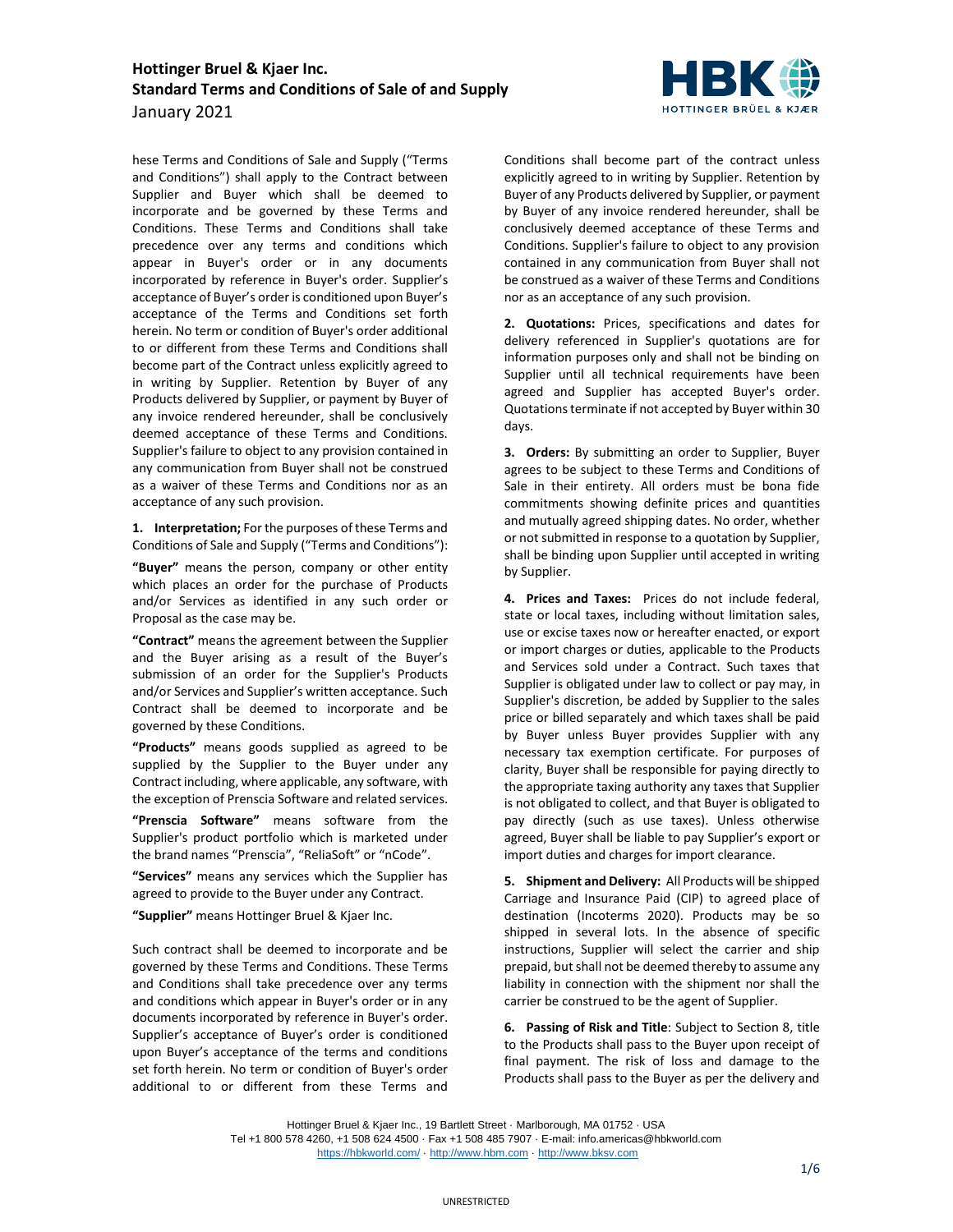

shipping terms in accordance with Sectio[n 5.](#page-0-0) Any claims for loss, damage or misdelivery thereafter shall be filed with the carrier. All Products shall be deemed finally inspected and accepted within ten days after delivery unless notice of rejection is given in writing to Supplier within such period. Acceptance shall constitute acknowledgement of full performance by Supplier of all obligations under the contract except as stated in Sectio[n 12](#page-2-0) (Warranties).

**7. Terms of Payment:** Each shipment shall be a separate transaction and Buyer will be invoiced on date of shipment. Unless otherwise stated on Supplier's invoice, terms of payment shall be net thirty (30) days from date of invoice. Supplier may, in its sole discretion, determine at any time that Buyer's financial condition requires payment in advance, and, if such requirement is not met, may cancel the order or any part thereof and receive reasonable cancellation charges. If Buyer fails to pay any payment due hereunder when due, Supplier may recover, in addition to the payment, interest thereon at the rate of 1.5% per month where lawful, otherwise the maximum lawful monthly interest rate, and reasonable collection expenses, including attorney's fees.

<span id="page-1-0"></span>**8. Security Interest:** Buyer hereby grants to Supplier a security interest in all Supplier Products sold to Buyer as security for the due and punctual performance by Buyer of all of its obligations hereunder. Buyer agrees to execute such documents to evidence and perfect said security interest as Supplier may require, including without limitation financing statements on Form UCC-1.

**9. Force Majeure:** Notwithstanding anything to the contrary in these Terms and Conditions, Supplier shall not be liable to Buyer for any loss or damage which may be suffered by Buyer as a direct or indirect result of the supply of Products or Services being prevented, delayed or rendered uneconomic by reason of circumstances or events beyond the Supplier's reasonable control, including, by way of illustration but not limitation, war (whether an actual declaration thereof is made or not), sabotage, insurrection, riot or other act of civil disobedience, act of a public enemy, failure or delay in transportation, act of any government or any agency or subdivision thereof, judicial action, labor dispute, accident, fire, explosion, floods, storm, pandemic or other act of God, shortage of labor, fuel, raw material or machinery or technical failure where Supplier has exercised ordinary care in the prevention thereof. If any such event occurs, Supplier may allocate production and deliveries among Supplier's customers.

**10. Modification of Specifications:** Supplier may modify specifications of Products provided the modifications do not adversely affect the performance of Products to be supplied under the Contract. In addition, Supplier may furnish suitable substitutes for materials unobtainable because of priorities or regulations established by government authority, or nonavailability of materials from suppliers. To the extent an order consists of third party equipment not sold directly by Supplier (as opposed to Supplier's and its affiliates' Products that are listed on Supplier's product lists) ("Third Party Equipment"), then Supplier shall purchase such Third Party Equipment on Buyer's behalf, passing title and any warranties and any other rights to such Third Party Equipment received by Supplier to Buyer, and Buyer shall pay Supplier the amount specified in the applicable order for such Third Party Equipment. Buyer's sole rights and remedies with respect to Third Party Equipment shall be governed by the applicable manufacturer's terms and conditions and Buyer shall have no liability under this or any agreement with respect to such Third Party Equipment (other than to deliver the Third Party Equipment identified in the applicable order). For purposes of clarity, such Third Party Equipment shall not be deemed "Product" hereunder.

**11. Software:** Supplier and its licensors and suppliers shall at all times have and retain title and full ownership of all software, firmware programming routines, and documentation thereof supplied by Supplier for use with Products, and of all copies thereof made by Buyer (collectively "software"). If software is owned by a third party and a license from such third party is being provided to Buyer, then (i) the scope of the rights and entitlements granted to the Buyer shall be determined in accordance with the third party's license terms, which Supplier will include in the delivery and which Supplier will send in advance upon request by Buyer and (ii) Supplier will provide suitable advance notice to the Buyer in the event that software from third parties will be included in the delivery (e.g., by naming the third party manufacturer in the order documentation). The foregoing applies specifically to software such as operating systems and comparable components of the delivered Products. For all other software delivered to Buyer by Supplier for installation and use by Buyer on computers (i.e., software not embedded in Products), Supplier grants Buyer a non-exclusive and nontransferable license to use such software solely for use in conjunction with the Products and solely on a single computer system for each copy (other than update or replacement copies) delivered to Buyer. Buyer shall not transfer or otherwise provide such software to any third party except to transfer such software with the applicable Product to a third party, in which case the software must be completely deleted from the Buyer's system and the media on which it was delivered, including all documentation related thereto, must be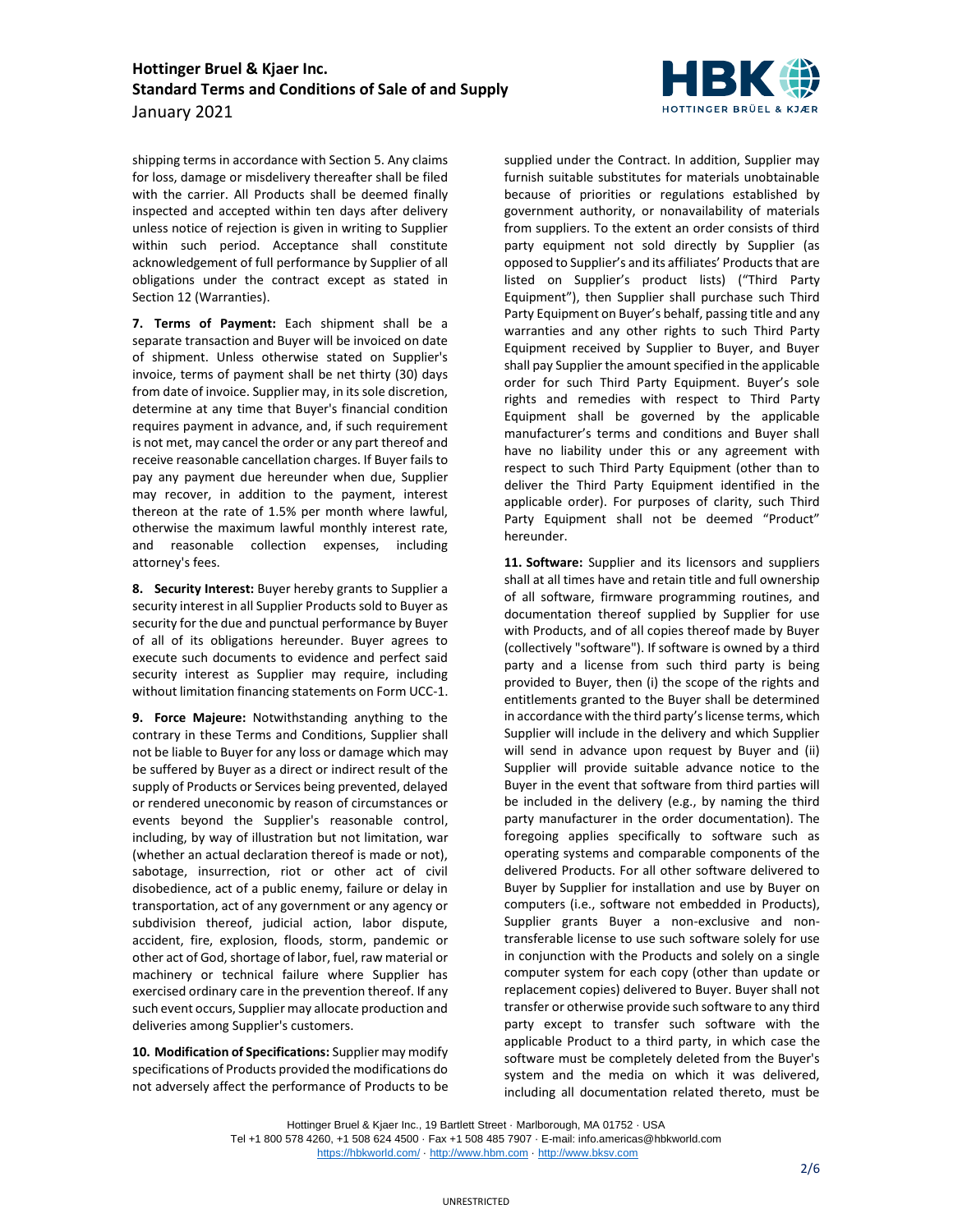

transferred to the purchaser of the Product, such that the Buyer does not keep a copy of the software and that the Buyer no longer uses the software. Buyer shall not, and shall not permit any third party, to: (a) modify or create any derivative work of any part of the software; (b) rent, lease, or loan the software; (c) permit any third parties to use the software; (d) dissemble, decompile or reverse engineer the software or otherwise attempt to gain access to the source code of the software; (e) sell, license, sublicense, publish, display, distribute, assign or otherwise transfer to a third party the software, any copy thereof, or any rights thereto, in whole or in part, except to the extent expressly permitted herein; (f) copy the software except for installing and loading the software into computer memory for the purpose of executing the program and except to make a reasonable number of copies solely for back-up and testing purposes; and/or (g) use the software in a service bureau or software as a service capacity.

#### <span id="page-2-0"></span>**12. Warranties:**

(a) Supplier warrants that all Products shall be free from defects in material and workmanship under normal use for a period of one year from delivery to the Buyer, provided, however, that Supplier makes no warranty regarding software, all software is delivered "as is", and Supplier disclaims any warranty that the operation of the software will be uninterrupted or error free or that all program errors will be corrected. The Buyer shall be responsible for determining that the Product is suitable for the Buyer's use and that such use complies with applicable laws.

Buyer's sole remedy for a breach of the limited warranty contained in this Section [12\(](#page-2-0)a) shall be for Supplier to either, in Supplier's discretion, (i) repair or replace the defective Products or media, shipment to Buyer prepaid, or (ii) refund Buyer the purchase price paid by Buyer to Supplier for the defective Product with Buyer with title to and possession of the defective Product reverting to Buyer. Notwithstanding the foregoing, Supplier shall only have an obligation or liability under this limited warranty if (1) Buyer notifies Supplier in writing of any claimed defect in the product immediately upon discovery, (2) such Product is returned to the original shipping point, transportation charges prepaid, within one year from date of shipment to Buyer, (3) the Product was not modified, altered or repaired by a party other than Supplier after delivery to Buyer, and (4) upon examination Supplier determines to its satisfaction that such Product is defective in material or workmanship, i.e. contains a defect arising out of the manufacture of the Product and not a defect caused by other circumstances, including, but not limited to, accident, misuse, unforeseeable use, neglect, alteration, improper installation, improper adjustment, improper repair, or improper testing, any drawing, design or specification supplied by the Buyer or from other materials or other property supplied by the Buyer or from any parts or items that have not been completely manufactured by the Supplier. Supplier shall have reasonable time to make such repairs or to replace such Product. Any repair or replacement of a Product shall not extend the period of warranty.

This warranty is limited to a period of one year, without regard to whether any claimed defects were discoverable or latent on the date of shipment. If Buyer shall fail to pay when due any portion of the purchase price or any other payment required from Buyer to Supplier under this contract or otherwise, all warranties and remedies granted under this Section [12](#page-2-0) may, at Supplier's option, be terminated. Except for the express warranty in this Sectio[n 12\(](#page-2-0)a), which is in lieu of all other warranties, Supplier disclaims all other representations or warranties, express or implied, with respect to the Products, any defects therein, or the delivery thereof of any nature whatever, including without limitation warranties of merchantability or fitness for a particular purpose.

(b) Supplier warrants that it shall perform the Services substantially in accordance with the Proposal and with reasonable skill and care.

Services which do not conform with the warranty under Section [12\(](#page-2-0)b) and which are notified to the Supplier within ten (10) days of the Buyer becoming aware of the same, and in any event no later than two (2) months after the date on which the Services were performed, shall, if the Supplier agrees they were non-conforming, be re-performed as soon as reasonably practicable after the Supplier's receipt of notice of the non-conforming Services. If the Supplier fails to rectify any deficient performance of the Services, the Buyer's sole remedy shall be reimbursement of that portion of the fees attributable to the Services concerned. This warranty for Services is in lieu of all other warranties, and Supplier disclaims all other representations or warranties, express or implied, with respect to the Services.

<span id="page-2-1"></span>**13. Intellectual Property Indemnification:** Supplier shall defend any suit or proceeding brought against Buyer to the extent that it is based on a claim that the manufacture or delivery of any Product by Supplier infringes a copyright or a United States patent of a third party, and shall indemnify Buyer against all costs, damages and expenses finally awarded against Buyer provided that Buyer notifies Supplier promptly in writing of any such claim and gives Supplier full and complete authority, information and assistance for the defense of such claim and provided further that Supplier shall have sole control of the defense and of the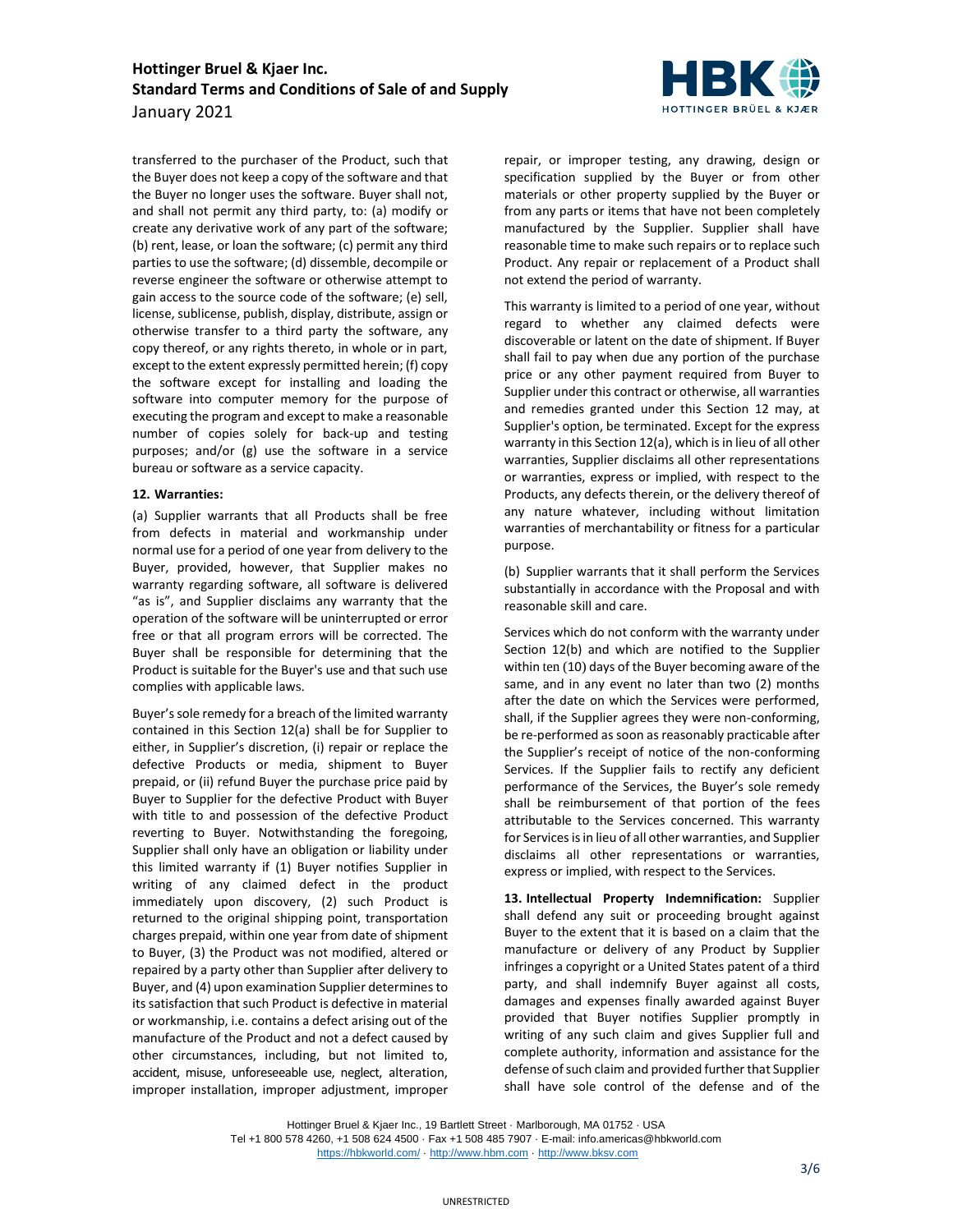

**14. Limitation of Liability and Buyer Indemnity:** (a) In no event, regardless of the form of action, shall Supplier be liable for any special, indirect, incidental, punitive, or consequential losses or damages arising out of the sale of its Products or Services to Buyer or arising out of anything done in connection with the Contract, including, but not limited to, losses or damages arising out of claims for loss of use, business, goodwill, or profits, and claims arising out of third party actions, regardless of whether such third party actions, or any other claims, losses, or damages, were reasonably foreseeable to Buyer or Supplier. The parties agree that, with respect to all claims and damages arising under the Contract or otherwise involving the Products and/or Services or Buyer's obligations under the Contract, whether based upon Contract, warranty, tort (including, but not limited to, negligence, warranty and strict liability), the aggregate liability of Supplier shall not exceed the aggregate purchase price paid to Supplier by Buyer of the Products and/or Services in respect to which damages are claimed.(b) Buyer shall indemnify and hold harmless Supplier, its officers, agents, employees, subsidiaries, parents, affiliates and insurers from and against any and all liabilities, damages, losses, claims, lawsuits, including costs and expenses in connection therewith, for death or injury to any persons or loss of any property whatsoever, caused in any manner by Buyer's possession, use or operation of Products purchased under the Contract, except to the



extent due to Supplier's gross negligence or willful misconduct.

**15. Intellectual Property:** As between Supplier and Buyer, Supplier and its licensors and suppliers own and shall retain all proprietary rights, including any and all patent, copyright, trade secret, trademark and other intellectual property rights, in and to the Products delivered to Buyer. Buyer shall not reverse engineer any Product. Buyer shall not remove, erase, or modify any copyright, trademark, patent, confidentiality, and/or other notices, marks or legends affixed by Supplier or its suppliers to the Products.

**16. Confidential Information:** Each party undertakes to keep confidential, not use for its own purposes and not without the prior written consent of the other party disclose to any third party, any information of a confidential nature belonging or relating to the other party or any of its affiliated companies which may become known to it unless such information is or becomes public knowledge (other than by breach of this Section) or is required to be disclosed by order of a competent authority.

**17. Rescheduling and Cancellation:** Orders accepted by Supplier may be cancelled or rescheduled by Buyer only with the written consent of Supplier (which consent Supplier may withhold for any reason) and upon payment of Supplier's cancellation or rescheduling charges. Buyer must request rescheduling at least 30 days prior to the initial mutually agreed shipping date and the rescheduled delivery date must be less than 30 days from the initial mutually agreed shipping date, otherwise rescheduling may at Supplier's option be considered a cancellation by Buyer. If Buyer cancels order 30 days or fewer from date of acceptance of the order by Supplier, Supplier may recover from Buyer a cancellation charge of 20% of cancelled order purchase price. If Buyer cancels order greater than 30 days from date of acceptance of the order by Supplier, Supplier may recover from Buyer a cancellation charge of 50% of cancelled order purchase price. Supplier shall have the right without penalty or payment to cancel any order accepted (i) if Buyer fails to make any payment when due to Supplier under the Contract or any other contract (ii) if any act or omission of Buyer delays Supplier's performance, (iii) if Buyer violates any of these Terms and Conditions, or (iv) if Buyer's credit becomes impaired; and in the event of such cancellation Supplier shall be entitled to receive reimbursement for its reasonable and proper cancellation charges. Notwithstanding the foregoing, orders for Products with a Product number beginning with the letter "K" are custom built or configured Products ("K Products") which may not be cancelled without Supplier's written consent. Supplier may, in its sole discretion, withhold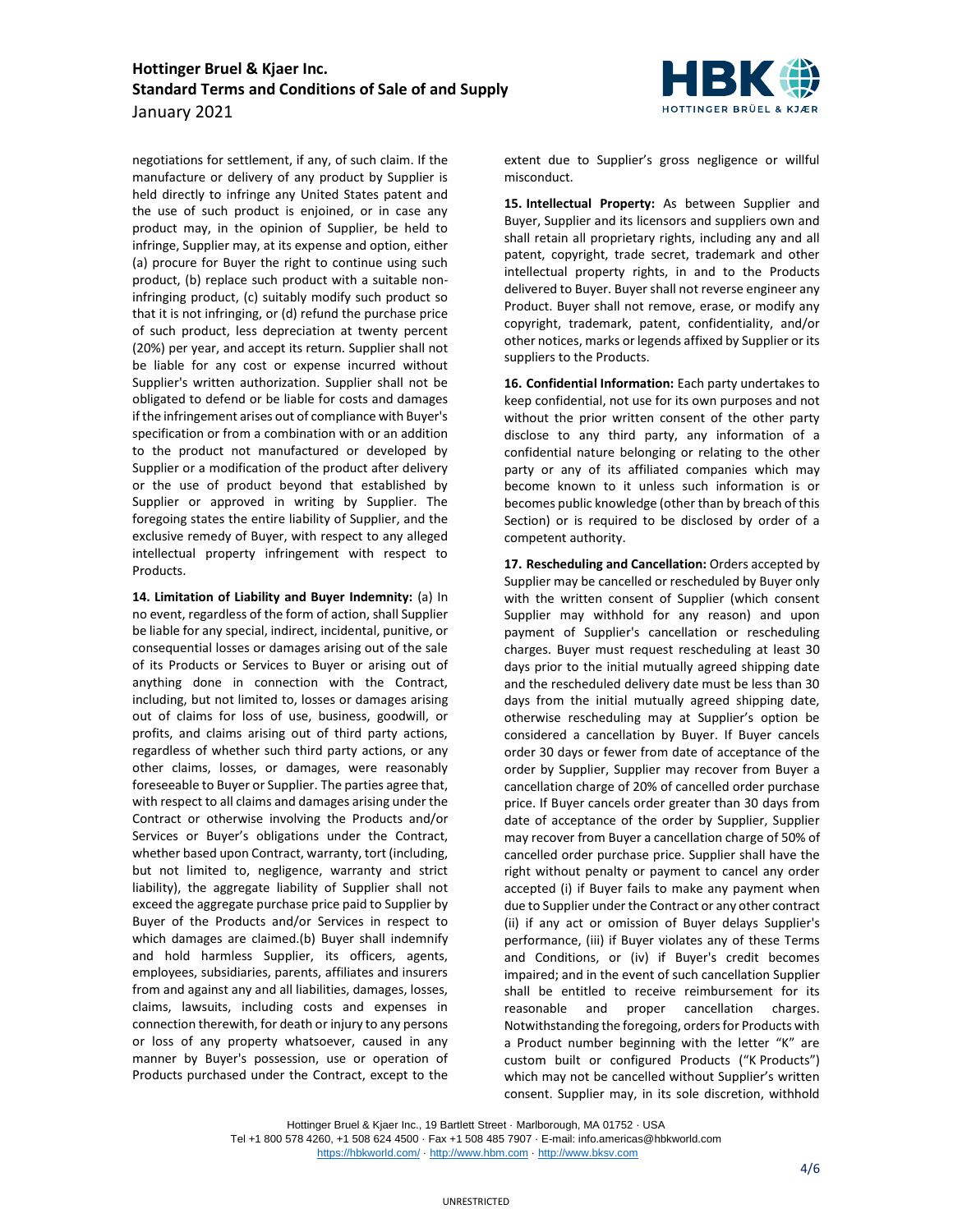

consent for cancellation of an order for K Products or may require payment of cancellation charges in excess of its standard cancellation charges set forth above for non-K Products.

**18. Returns:** Restocking and Repair Charges: Products accepted by Buyer may only be returned to Supplier (i) as expressly permitted under Sections [12\(](#page-2-0)a) and [13](#page-2-1) or (ii) with the written consent of Supplier (which consent Supplier may withhold for any reason), and in each case any Products returned must include in the shipping bill the return to manufacture authorization code (RMA Code) provided by Supplier to Buyer for such purpose (and which Supplier shall not unreasonably withhold). If Buyer requests to return Products that are not in breach of Supplier's warranty for credit and if Supplier, in its sole discretion, agrees to allow such a return (which consent Supplier may withhold for any or no reason), then the credit amount will be the original purchase price minus a restocking charge of 20% of original purchase price. In addition to the restocking charge, the credit amount will be further reduced by the replacement cost of any missing components and the cost of recalibration and any repair. A fee of \$250 will be charged for the evaluation of non-warranty Products returned for repair in addition to payment of Supplier's time to repair such Products (at its then current rates) and the cost of any materials, parts or components consumed or incorporated as part of such repair. All return of Products shall be shipped by Buyer at Buyer's expense with risk of loss shifting to Supplier upon delivery at Supplier's facility. Costs for the removal of Products returned to Supplier by Buyer and for their reinstallation upon return to Buyer after their repair or replacement shall be Buyer's responsibility (regardless why returned).

**19. Non-Waiver, Remedies:** No waiver of any breach of these Terms and Conditions shall constitute a waiver of any prior or subsequent breach of any similar or dissimilar provision or a modification of the Contract. All Supplier rights and remedies, whether evidenced hereby or by any other contract or document, shall be cumulative and nonexclusive and may be exercised singularly or concurrently.

**20. Governing LawandVenue, Severability, Interpretation:** All questions concerning the validity, operation, interpretation, and construction of the Contract will be governed by and determined in accordance with the substantive laws of the Commonwealth of Massachusetts of the United States of America and with United States of America federal law without regard to conflicts of law provisions. Both parties acknowledge and agree that the U.N. Convention on Contracts for the International Sale of Goods shall not apply to the Contract. Other than as necessary to enforce any final

judgment, award or determination, any action brought pursuant to or in connection with this Agreement shall be brought only in the state or federal courts within the Commonwealth of Massachusetts and in any such action, both parties submit to the personal jurisdiction of such state and federal courts situated in the Commonwealth of Massachusetts and waive any objections to venue of such courts. If any provision of these Terms and Conditions is held to be unenforceable, such holding shall not affect the enforceability of any other provision- Any legal presumption that terms in this Contract shall be strictly construed against the party who drafted such terms or who benefits from such terms shall not be employed in construing and interpreting this Contract. Notwithstanding any attempts to resolve differences or negotiations regarding such differences, any action brought by Buyer against Supplier arising out of this Contract or Buyer's purchase and use of the Products must be commenced within one year after such action accrues and in no event later than two years after date of shipment of such Products.

**21. Waiver of Jury Trial:** Buyer and Supplier hereby irrevocably waive, to the fullest extent permitted by applicable law, any and all right to trial by jury in any legal proceeding arising out of or relating to this Agreement or the transactions contemplated hereby.

**22. Government Contracts:** If the Products to be furnished under the Contract are to be used in the performance of a U.S. Government contract or subcontract, the Government contract number and a statement to that effect shall appear on Buyer's purchase order. If Buyer's purchase order includes all of said information and if said order is accepted in writing by Supplier, then those clauses of the applicable Government procurement regulations which are mandatorily required by Federal statute or regulation to be included in this Contract shall be incorporated herein by reference. In all other events, said clauses shall not be incorporated herein by reference. If any software delivered as a product or component of a product is licensed to the U.S. government or for use in the performance of a U.S. government prime contract or subcontract, Buyer agrees that the software is delivered as "Commercial computer software" as defined in DFARS 252.227-7014 (Feb 2014), or as a "commercial item" as defined in FAR 2.101(a), or as "Restricted computer software" as defined in FAR 52.227-14 (May 2014) (or any equivalent agency regulation or contract clause), whichever is applicable. Buyer further agrees and acknowledges that such software has been developed entirely at private expense by Supplier and or its licensees and suppliers.

Hottinger Bruel & Kjaer Inc., 19 Bartlett Street · Marlborough, MA 01752 · USA Tel +1 800 578 4260, +1 508 624 4500 · Fax +1 508 485 7907 · E-mail: info.americas@hbkworld.com <https://hbkworld.com/> · [http://www.hbm.com](http://www.hbm.com/) · [http://www.bksv.com](http://www.bksv.com/)